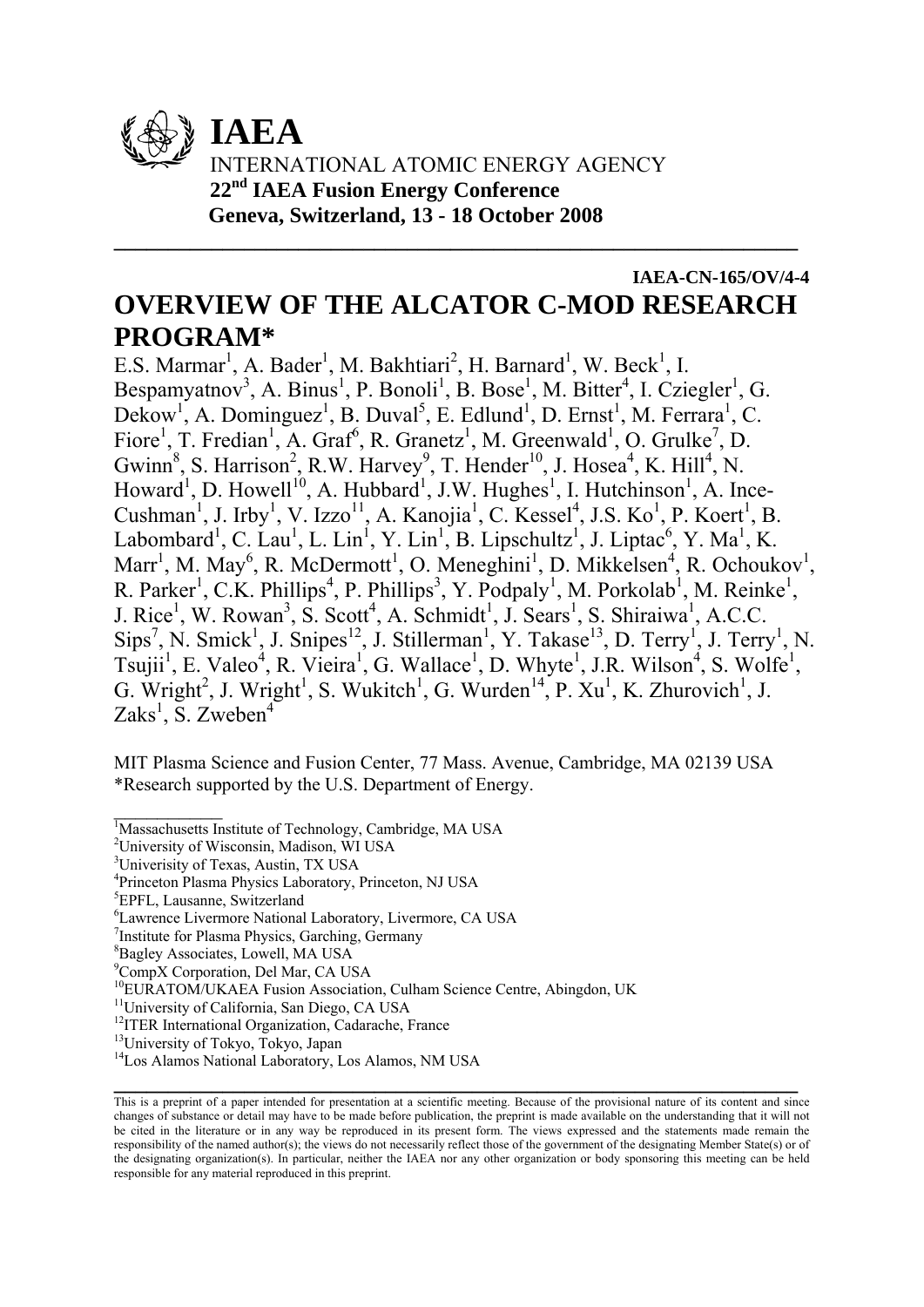## **Overview of the Alcator C-Mod Research Program**

E.S. Marmar, A. Bader, M. Bakhtiari, H. Barnard, W. Beck, I. Bespamyatnov, A. Binus, P. Bonoli, B. Bose, M. Bitter, I. Cziegler, G. Dekow, A. Dominguez, B. Duval, E. Edlund, D. Ernst, M. Ferrara, C. Fiore, T. Fredian, A. Graf, R. Granetz, M. Greenwald, O. Grulke, D. Gwinn, S. Harrison, R.W. Harvey, T. Hender, J. Hosea, K. Hill, N. Howard, D. Howell, A. Hubbard, J.W. Hughes, I. Hutchinson, A. Ince-Cushman, J. Irby, V. Izzo, A. Kanojia, C. Kessel, J.S. Ko, P. Koert, B. Labombard, C. Lau, L. Lin, Y. Lin, B. Lipschultz, J. Liptac, Y. Ma, K. Marr, M. May, R. Mcdermott, O. Meneghini, D. Mikkelsen, R. Ochoukov, R. Parker, C.K. Phillips, P. Phillips, Y. Podpaly, M. Porkolab, M. Reinke, J. Rice, W. Rowan, S. Scott, A. Schmidt, J. Sears, S. Shiraiwa, A.C.C. Sips, N. Smick, J. Snipes, J. Stillerman, Y. Takase, D. Terry, J. Terry, N. Tsujii, E. Valeo, R. Vieira, G. Wallace, D. Whyte, J.R. Wilson, S. Wolfe, G. Wright, J. Wright, S. Wukitch, G. Wurden, P. Xu, K. Zhurovich, J. Zaks, S. Zweben

e-mail contact of the main author: marmar@psfc.mit.edu

**Abstract.** This paper summarizes highlights of research results from the Alcator C-Mod tokamak covering the period 2006 through 2008. Active flow drive, using mode converted waves in the ion cyclotron range of frequencies (ICRF), has been observed for the first time in a tokamak plasma, using a mix of D and 3He ion species; toroidal and poloidal flows are driven near the location of the mode conversion layer. ICRF induced edge sheaths are implicated in both the erosion of thin boron coatings and the generation of metallic impurities. Lower Hybrid RF has been used for efficient current drive, current profile modification, and toroidal flow drive. In addition, LHRF has been used to modify the H-mode pedestal, increasing temperature, decreasing density, and lowering the pedestal collisionality. Studies of hydrogen isotope retention in solid metallic plasma facing components reveal significantly higher retention than expected from ex-situ laboratory studies; a model to explain the results, based on plasma/neutral induced lattice damage has been developed and tested. During gaspuff mitigation of disruptions, induced MHD causes the magnetic field to become stochastic, resulting in reduction of halo currents, spreading of plasma power loading, and loss of run-away electrons before they cause damage. Detailed pedestal rotation profile measurements have been used to infer ER profiles, and correlation with global H-mode confinement. An improved L-mode regime, obtained at q<sub>95</sub>≤3 with ion drift away from the active x-point, shows very good confinement without a strong density pedestal, and no evidence of particle or impurity accumulation without the need for ELMs or any other edge density regulation mechanism.

## **1. Introduction**

Research on the Alcator C-Mod tokamak focuses on the plasma physics and plasma engineering required for ITER and for attractive fusion reactors. C-Mod is prototypical of ITER in several key respects including high toroidal magnetic field, equilibrated ions and electrons, high plasma density, high power density in the scrape off layer (SOL), low momentum input, high-Z plasma facing components (PFCs), divertor neutral and photon opacity, long pulse length compared to the skin time, and the ability to run identically shaped, diverted configurations. Recent upgrades to the facility include the addition of a divertor cryopump for density control, a 3 MW source Lower Hybrid Current Drive (LHCD) microwave system, and new and improved diagnostic systems, particularly for profile measurements and fluctuations. Recent experimental campaigns have focused on current and flow drive, RF impurity generation, deuterium retention, mitigation of runaway electron production during disruptions, H-mode dynamics and pedestal control, and scrape-off-layer flows and transport. We also report on an improved L-mode regime, which combines good energy confinement with an absence of impurity accumulation.

## **2. Mode Conversion Flow Drive**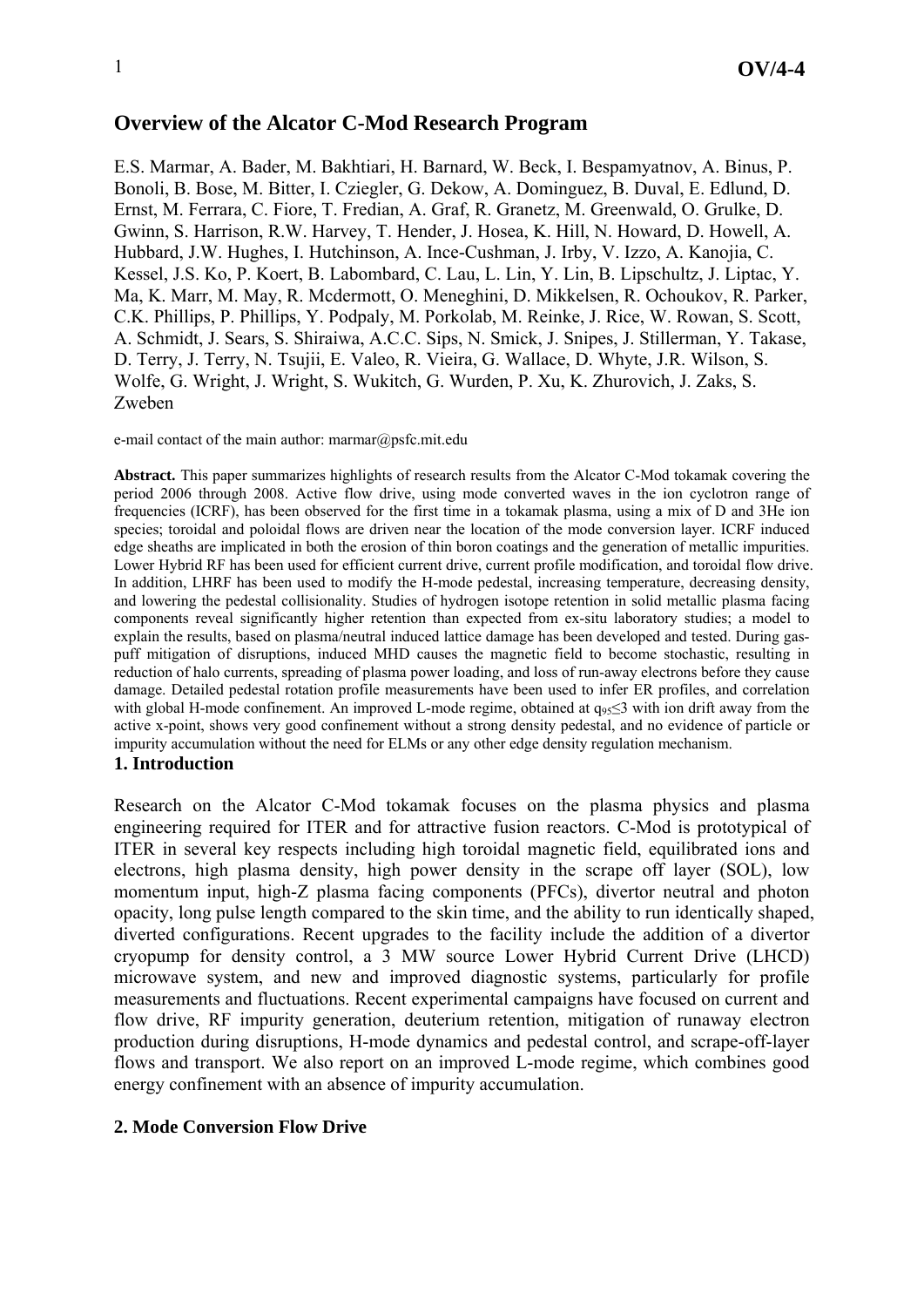

*Figure 1. (a) Central toroidal rotation; (b) Polodial rotation at r/a=0.4; (c) RF power traces. (MC – mode conversion, and MH – minority heating).* 

Flow drive via externally launched electromagnetic waves has been widely identified as a high leverage tool that, if successful, can produce great benefits. For the first time in tokamak plasmas, we have demonstrated plasma flow drive, in both toroidal  $(V_{\phi})$  and poloidal  $(V_{\theta})$  directions, by an ion cyclotron range of frequencies (ICRF) mode conversion process.[1 ] Our result suggests the potential of driving significant rotation and flow shear on ITER using ICRF power, and offers a unique means for manipulating transport via flow shear stabilization in reactor relevant regimes.

In figure 1, we compare the time traces of  $V_{\phi}$  and  $V_{\theta}$  of two plasmas: one with ICRF minority heating (MH) and the other with ICRF mode conversion (MC). The velocities are measured by high resolution x-ray spectroscopy of  $Ar^{16+}$  and  $Ar^{17+}$  impurities. Both plasmas are upper-single-null L-mode plasmas with  $I_p =$ 0.8 MA,  $B_{t0} = 5.1$  T and  $\langle n_e \rangle \approx 1.2 \times 10^{20}$  m<sup>-3</sup>. The MH plasma is heated by ICRF power at 80 MHz with a fundamental H ion cyclotron resonance near axis. The



*Figure 2: (a) Rotation profiles at t = 1.4 sec of the MC plasma in Fig. ; (b)*  $\omega_{E \times B}$  *compared to*  $\gamma_{lin,max}$ *from GYRO simulation; (c) Power deposition to 3 He ions from TORIC; (d) MC ICW in R and t detected by heterodyne PCI; (e) Power deposition in 2-D by TORIC simulation.* 

MC plasma is a mixture of D and <sup>3</sup>He, with  $n_{He-3}/n_e \sim 0.1$ , and the rf frequency is at 50 MHz. The launched fast wave undergoes mode conversion at the D-<sup>3</sup>He hybrid layer near the magnetic axis. Figure 2-(a) and (b) show that in the MC plasma  $V_{\phi}$  (r = 0) (co-current direction) and  $V_\theta$  (r/a=0.4) (ion diamagnetic direction) rise to substantially higher levels than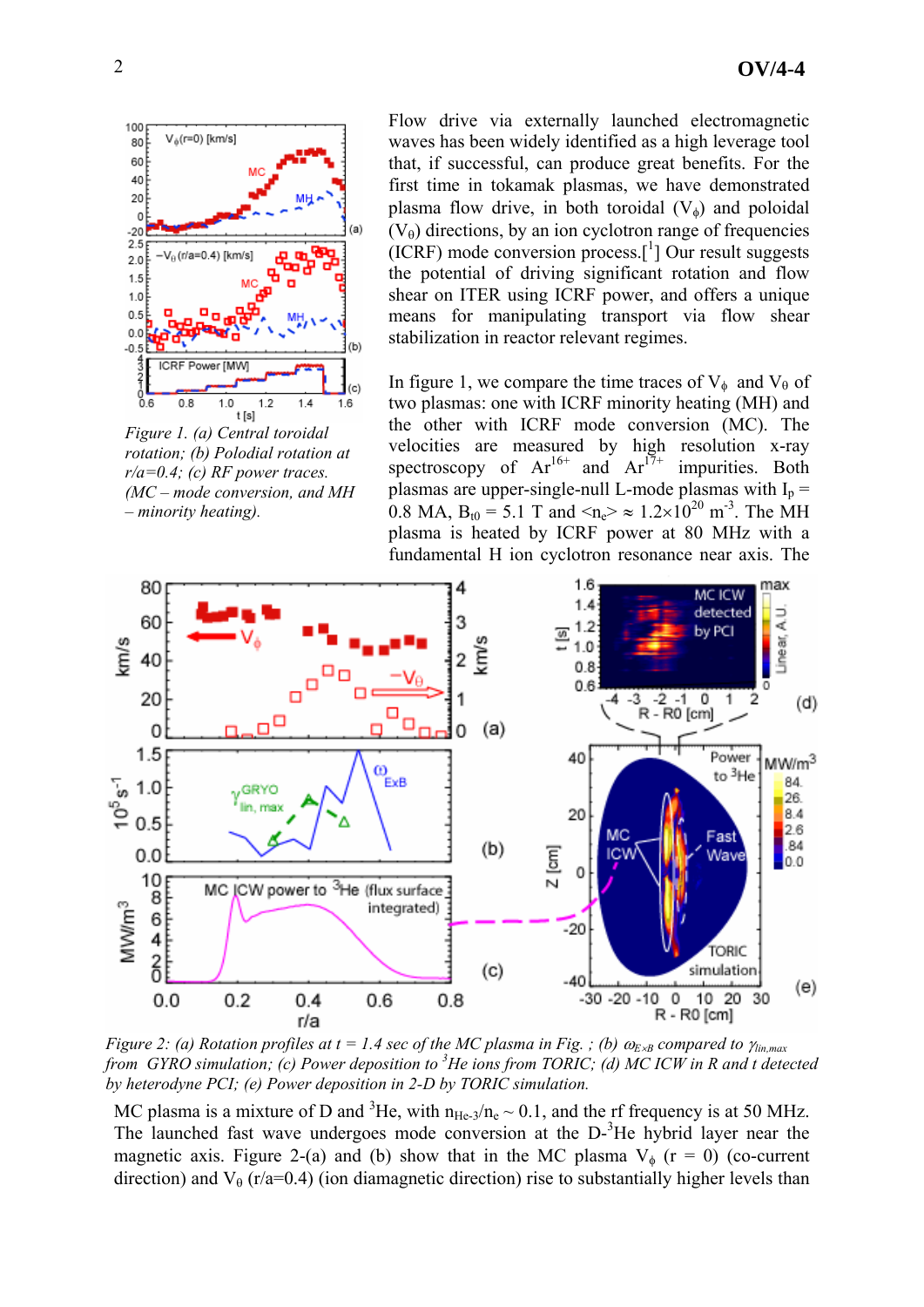those in the MH plasma at the same rf power traces (figure 2-(c)).  $V_{\phi}$  in these MC plasmas is found to increase with the rf power  $($   $\sim$  30 km/s per MW input power). Toroidal phasing of the antenna also plays some role in that the velocity is largest in co-current phase, followed by dipole and counter-current phases. In all phases the velocity changes exceed the empirical scaling for the intrinsic toroidal rotation ( $\propto \Delta W/I_p$ ) by at least a factor of 2.

The RF flow drive results in a broad, centrally peaked  $V_{\phi}$  profile, and a locally peaked  $V_{\theta}$ profile as shown in Figure 2-(a). The radial  $E_r$  has been calculated from the measured flow velocities and the radial force balance equation, and a strong  $E \times B$  shear, defined  $\cos \omega_{E \times B} \approx (R^2 B_\theta^2 / B)(\partial/\partial \psi)(E_r / RB_\theta)$ , is found to exist in the region of 0.45 < r/a < 0.55. As shown in figure 2-(b), the E  $\times$  B shearing rate is comparable to  $\gamma_{\text{lin,max}}^{\text{GYRO}}$ , the maximum ITG growth rate obtained from linear GYRO simulation.

Mode converted ion cyclotron waves (MC ICW) are detected in the MC plasma by heterodyne Phase Contrast Imaging (PCI)[2] near the magnetic axis on the high field side (shown in figure 2-(d)). Figure 2-(e) shows the 2-D partition of the rf power deposition to  $3$ He ions by the MC ICW and by the fast wave from full wave TORIC simulation. Having a much larger k<sub>||</sub> than the fast wave ( $\sim 50 \text{ m}^{-1}$  vs.  $\sim 10 \text{ m}^{-1}$ ), the MC ICW can be strongly damped by the <sup>3</sup>He ions via the Doppler broadened IC resonance,  $\omega = \omega_{c,{}^{3}He} + k_{\parallel}v_{ti}$ , near the MC layer. Figure 2-(c) shows the flux surface integrated power deposition of the MC ICW to

<sup>3</sup>He ions, indicating a broad peak in the region of observed poloidal flow. Being a slow and



*Figure 3. Rates of radiated power increase following the L to H mode transition, as a function of shot number following between-shot boronizations. The data compare ICRF heated discharges with ohmic heating alone. In all cases, the total input energy to the discharges is the same.* 

short wavelength wave, similar to direct launched ion Bernstein wave (IBW), the MC ICW has been suggested for rf flow drive in a previous numerical study $[^3]$ . The flow velocities in our experiment are comparable to the estimates from Ref. $\int_1^4$  if we assume the same wave-particle interaction mechanism as IBW.

ITER has a similar B field and ICRF frequency to those in our MC experiment on Alcator C-Mod. A recent simulation study has shown the existence of the MC ICW on ITER D-T- ${}^{3}$ He plasmas  $[{}^{5}]$ . As a result, we expect the same MC flow drive mechanism to be applicable on ITER, and potentially drive strong rotation and flow shear.

#### **3. ICRF Impurity Sources and Sheaths**

Detailed studies on Alcator C-Mod have been aimed at characterizing and

understanding the generation of high Z impurities during high power ICRF heating experiments, looking particularly at the role that RF sheaths play.<sup>[6</sup>] C-Mod has characteristics that are similar in many respects to conditions expected in ITER. The C-Mod ICRF antennas obtain power densities  $(10 \text{ MW/m}^2)$  in excess of those planned for ITER. The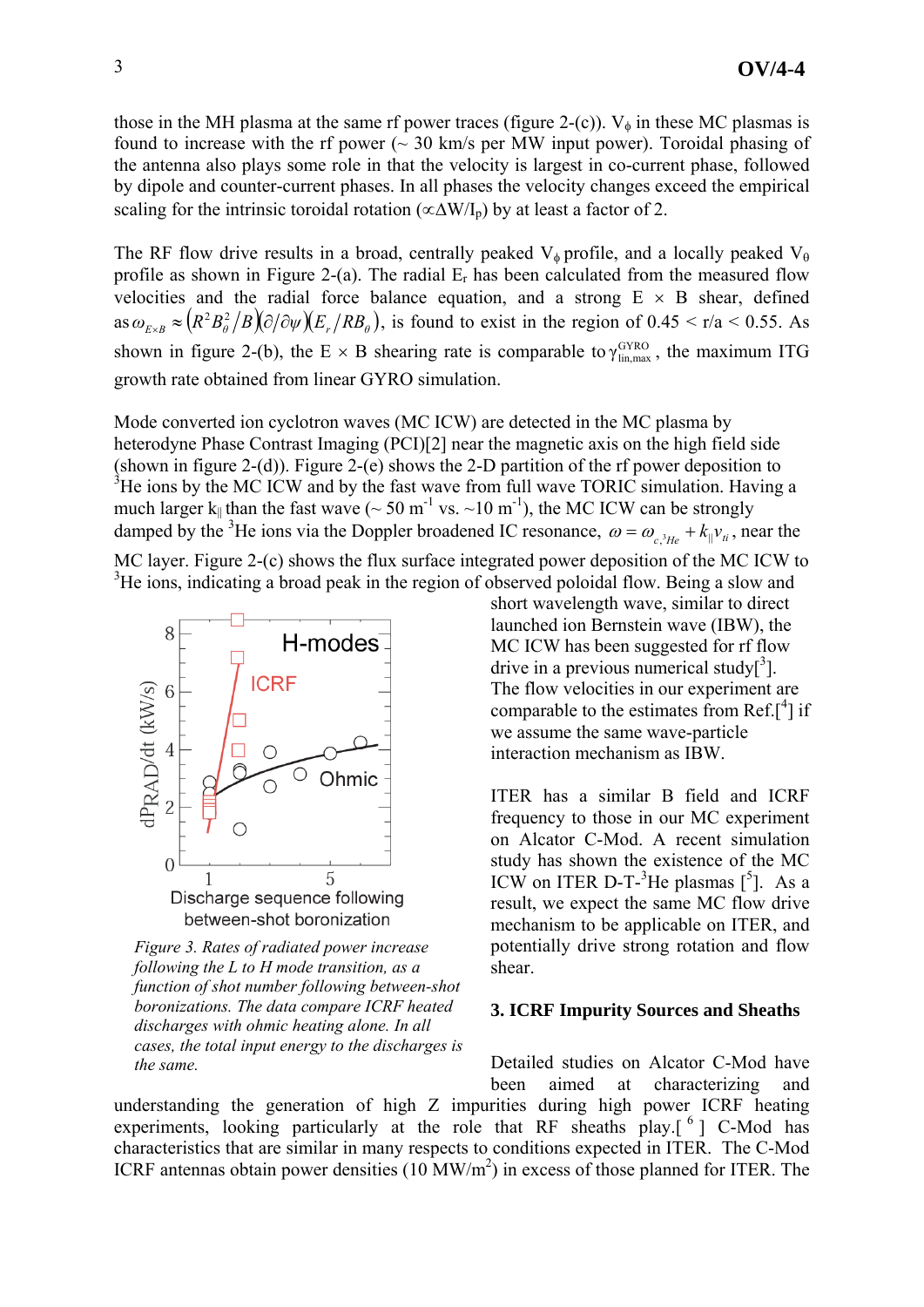RF wave single-pass absorption is similar; thus, the RF fields in both C-Mod and ITER will be localized toroidally. Furthermore, C-Mod utilizes solid high-Z (molybdenum) PFCs. The scrape off layer is also opaque to neutrals in C-Mod, as expected on ITER, an important consideration for impurity transport. In addition to the high Z PFCs being considered for ITER, beryllium has been proposed to cover most of the first wall and the ICRF faraday screen. In C-Mod, we routinely coat the PFCs with a low-Z boron film in-situ  $\left[$ <sup>7</sup>], using 'boronization' allowing an opportunity to investigate the compatibility of high power ICRF and low-Z films.

Direct comparisons of impurity influx and radiated power between ICRF heated and ohmic H-mode plasmas, with comparable total input energy, show that ICRF is dominant. Figure 3, shows such a comparison, with increase in radiated power plotted as a function of plasma shot number following a between-shot boronization, which deposits a thin layer  $(\sim 20 \text{ nm})$  of boron on the Mo PFCs. Emissive probe measurements prove that the



*Figure 4. ICRF sheath enhancement measured using emissive probes. The increase in potential appears only on the probe which is magnetically connected to the active ICRF antenna.* 

RF sheaths are tied to the active ICRF antenna along magnetic field lines (figure 4). These probes consist of thin thoriated tungsten wire maintained at  $\sim$ 1800 °C where the emitted electron current is greater than the free streaming electron flux. The floating potential of the



*Figure 5. Time evolution of two LH discharges showing reduction in loop voltage, decrease in plasma inductance and increase in central safety factor.*  $n_{\parallel} = 1.5$  (black),  $n_{\parallel} =$ *1.9 (red)*

heated filament is a measure of the plasma potential to within approximately  $\pm$ Te.  $\left[ \begin{array}{cc} 8 \\ 9 \end{array} \right]$ Converting the antenna protection tiles from Mo to boron-nitride had no effect on Mo contamination, proving that these nearby structures are not the dominant impurity sources.

By varying the deposition location of the boron during the boronization process, we have determined that the most important impurity source locations for plasma contamination are outboard of the divertor in major radius, with poloidal limiters and the shelf beyond the divertor being the prime suspects. For the upcoming (2009) experimental campaign, all of these Mo surfaces will have a thick  $(\sim100\mu m)$  boron coating applied, to investigate if that can reduce or eliminate Mo influx during application of high power ICRF.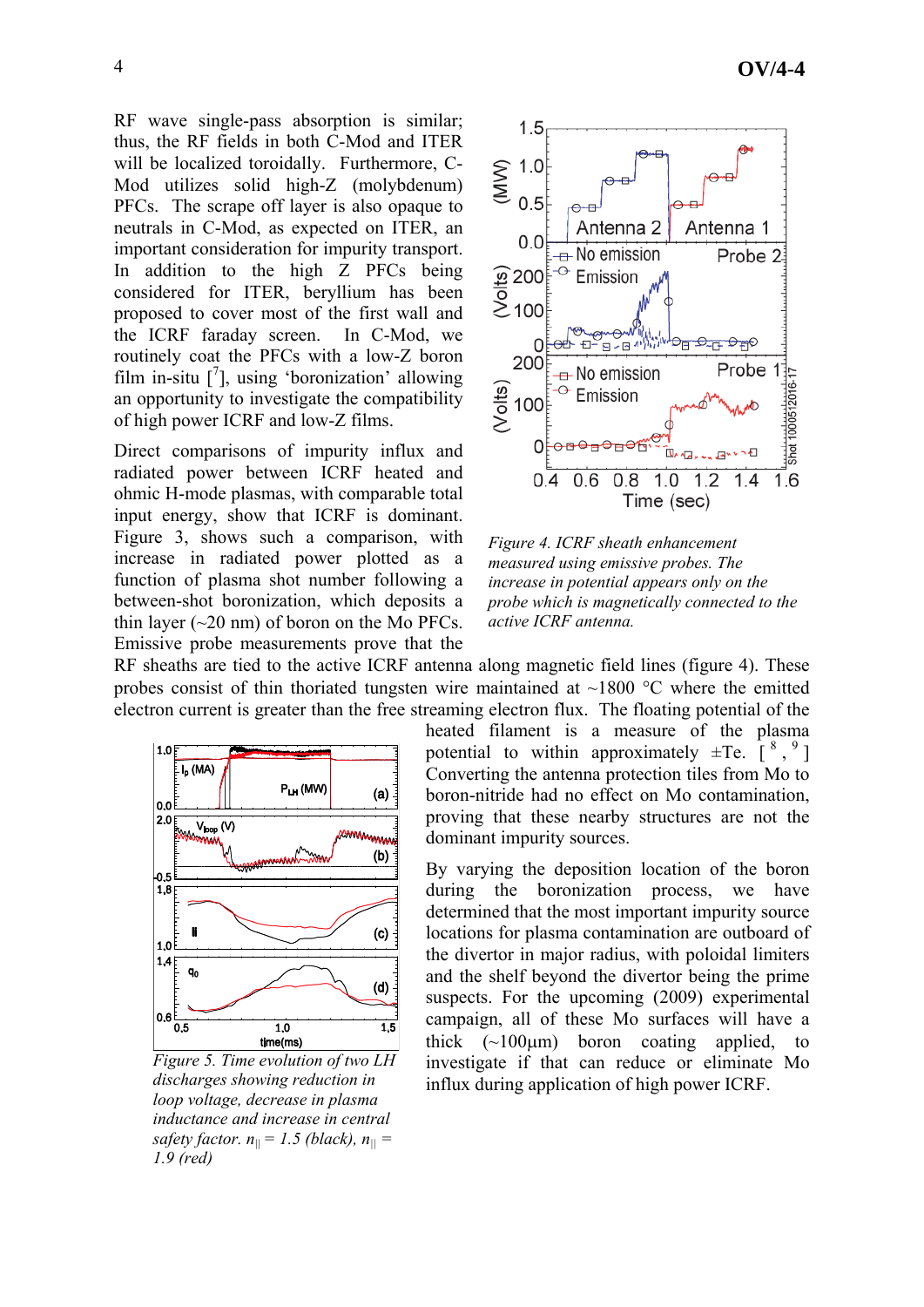## **4. Lower Hybrid Current and Flow Drive**

Non-inductive sustainment of plasma current is required for steady state operation of the tokamak. In ITER, the second phase of D-T operations will be aimed at quasi-steady advanced scenarios, using a combination of bootstrap, RF and beam current drive. Because Lower Hybrid is the most efficient of the auxiliary current drive approaches, its inclusion on ITER for this second phase may be critical. C-Mod, operating at the same magnetic field and

density as ITER, as well as with a lower hybrid system at about the same frequency as that envisioned for ITER, is in a unique position to provide critical data to inform the Lower Hybrid decision on ITER. Significant progress was made over the last two years in the area of LHCD on C-Mod. At intermediate plasma densities  $(-5x10^{19} \text{ m}^3)$ , close to 100% of the plasma current has been sustained using up to 1.2 MW of net power to the plasma (f=4.6 GHz), coupled through an 88 window phased array launcher. Plasma parameter time histories for two discharges, where the loop voltage was held close to 0 for about 2 resistive skin times, are shown in figure 5. The results with two different n<sub>||</sub> spectra are compared.

MSE measurements of current density profile, corroborated by imaging of hard x-rays due to the LH driven epithermal electrons, epithermal electrons, in agreement with expectations based on the ray tracing code GENRAY coupled with the Fokker-Planck code CQL3D $[$ <sup>10</sup>]. Simulations using a full wave code are underway.

Another issue for future tokamak reactors is the generation and control of rotation velocity profiles for suppression of destructive magnetohyrodynamic oscillations, in the absence of external momentum input. Following application of LHRF power, the core rotation in Alcator C-Mod plasmas is found to increment in the direction opposite to the plasma current, $\left[ \begin{array}{ccc} 11 \end{array} \right]$  in conjunction with a decrease in the plasma



*Figure 6. Electron density, LHCD power, internal inductance and core rotation velocity for discharges with (red) and without (green dashed) LHCD.* 



*Figure 7. The electron density, rotation velocity and temperature profiles before (green) and during (red) LHCD.*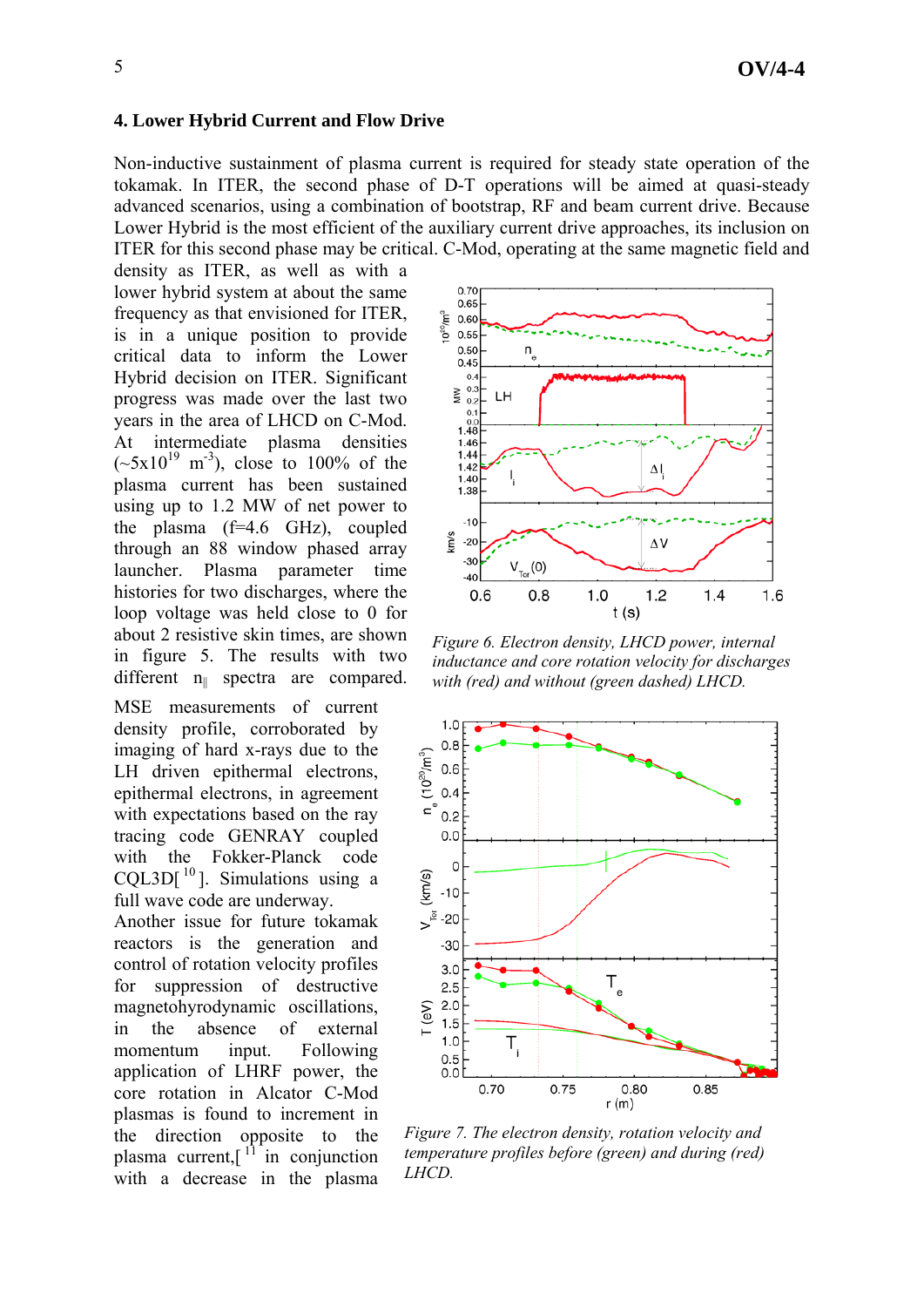internal inductance, which is indicative of a broadening of the current density profile. Shown in figure 6 is a comparison of two discharges, with and without LHRF power. Along with the



*Figure 8. Comparisons of reflected power between L- and H- mode plasmas as a function of plasma density at the LH launcher mouth.* 

decreases in the internal inductance and the core rotation velocity, there is peaking of the electron and impurity density profiles, as well as of the ion and electron temperature profiles, as shown in figure 7. The mechanism generating the counter-current rotation is currently unknown, but it is consistent with an inward shift of energetic electron orbits, giving rise to a negative core radial electric field. The peaking in the density, rotation (in the counter-current direction) and temperature profiles occurs over a time scale similar to the current relaxation time but slow compared to the energy and momentum confinement times. The magnitudes of the changes in the internal inductance and the central rotation velocity are correlated and found to increase with increasing microwave power and decreasing electron density.

Future experiments will attempt to exploit this current drive in the higher density plasmas relevant for fusion reactors, to manipulate the peaking of the density and temperature profiles in a regulated fashion, and to exploit this new tool for control of the flow velocity profile.

#### **5. Pedestal Modification with Lower Hybrid Waves**

Experiments have begun on C-Mod to investigate the coupling and propagation of lower hybrid RF through the H-mode edge pedestal, a prerequisite for development and exploitation of LHCD for sustainment of advanced scenarios with an edge confinement barrier. Since the H-mode edge has significantly steeper density gradients (scale length of only a few mm on C-Mod), propagation of the waves can be a concern.  $\lceil^{12}\rceil$  Initial C-Mod results are very encouraging in this regard, with lower reflection coefficients than in typical L-mode conditions (see figure 8).

A new observation from these experiments is that the LHRF can have a strong effect on the pedestal itself, increasing the temperature pedestal and decreasing the pedestal density, while keeping the pedestal pressure constant. Figure 9 shows comparisons of the pedestal profiles with and without LHCD; the resulting pedestal collisionality is substantially reduced. We have yet to determine the mechanism for this effect and the range of operational conditions over which it can be exploited, but it suggests a new major opportunity for



*Figure 9. Lower Hybrid RF can be used to modify the H-mode pedestal, decreasing density and increasing temperature. The pedestal pressure is increased slightly, while the collisionality is substantially reduced.*

external control of the H-mode pedestal. Further research will investigate the underlying physics of particle and energy transport in the pedestal, and explore the potential for H-mode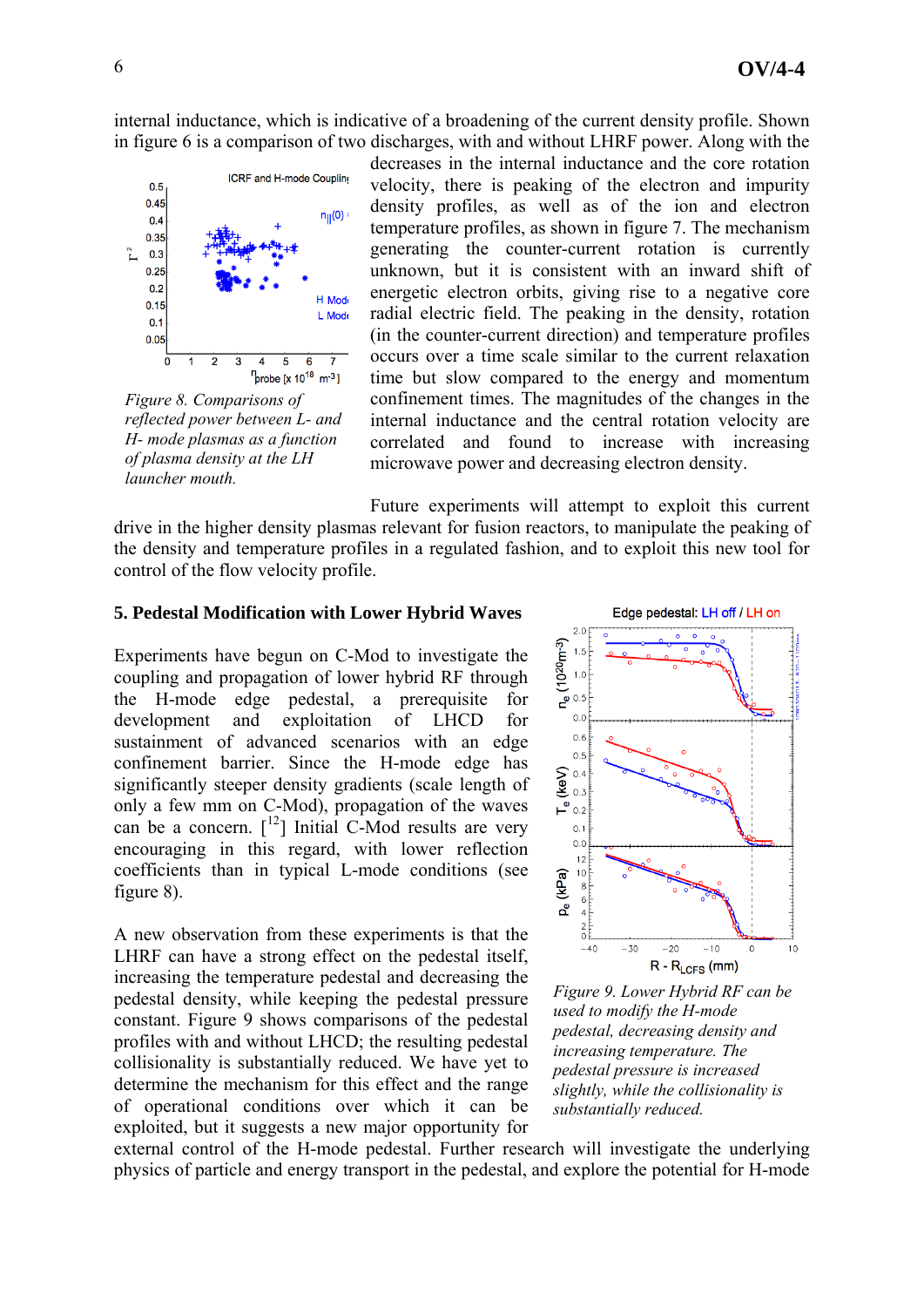confinement optimization and ELM control/mitigation. LH power upgrades planned for 2009-2010 should enable substantial current profile modification in H-mode plasmas.

#### **6. Hydrogen Isotope Retention**



*Figure 10. The retention as a fraction of the divertor fluence is given for a density scan (and thus an ion flux scan).*

Tritium has to be tightly controlled in ITER and in reactors for reasons of safety and economics. High-Z refractory metals like tungsten and molybdenum are favored over carbon for reactor PFCs due to their resistance to erosion and nuclear degradation. Only a small fraction of the fuel flowing through the reactor will be burned in each pass; most will impact on heat-bearing surfaces (plasma facing components or 'PFCs'). If more than  $10^{-7}$  of the impacting fuel ions become stuck in the PFCs, then tritium will be stored faster than it can be bred. For ITER, a pulsed experiment, the requirement for low retention in the walls is eased slightly, to about  $10^{-6}$ . Alcator C-Mod operates with all PFC components fabricated of solid molybdenum and tungsten, unique among divertor tokamaks. Over several run campaigns a new accurate method of global retention

of deuterium during plasma discharges has been developed.<sup>[13</sup>] The global retention in Alcator C-Mod has been related back to the measured ion fluences to surfaces. The study shows that of order 1% of the incident deuterium ions are retained in surfaces during a single C-Mod discharge (figure 10) independent of plasma discharge density and thus incident ion flux density  $(\frac{\#}{m^2/s})$ . Additionally, the retention does not appear to saturate over consecutive discharges, the total fluence of which approached that expected from a single ITER discharge. Since an undisturbed molybdenum lattice can only accept a low-level of D residing at inherent distortions in the lattice, so-called 'traps', the retention should be limited by diffusion in the material lattice to those traps and the retention should scale with the square root of fluence. The C-Mod result of retention scaling linearly with fluence points towards either expansion of existing traps or creation of new traps.

It has been postulated that the high fluxes of ions implanted very short distances into the material (1nm) lead to local neutral densities approaching that of the lattice. As the tritium collects, the pressure becomes high enough to distort the lattice, creating and enlarging traps and allowing more tritium to be stored. Deuterium (and the other hydrogen isotopes) can only be released from a surface after recombining into molecules, a relatively slow process. For helium, an inert gas, release from a surface is not limited by recombination which suggested a test for the model. C-Mod experiments showed that retention is strongly reduced by the use of helium compared to deuterium, supporting the model that surface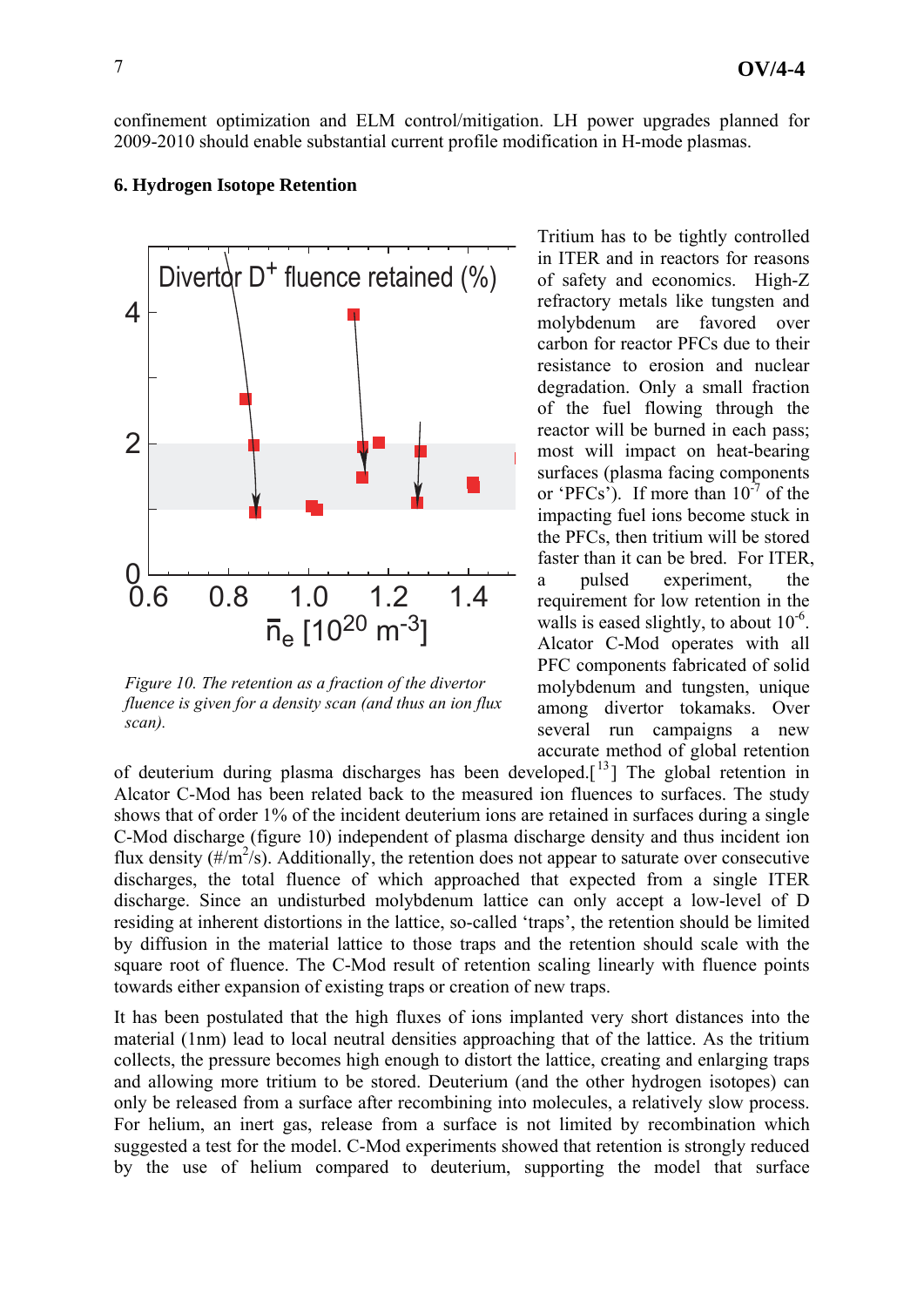recombination is a rate-limiting process. While single discharge retention is high, we also find that major disruptions result in significant release of trapped deuterium. Based on surface analysis of tiles removed from the vessel following a 15 week experimental campaign, the long-term retention (integrated over a campaign) is 1000x less than that found for a single non-disruptive discharge.

These results indicate that in order for ITER and reactors utilizing tungsten PFCs to keep the T retention low they will either have to operate with PFCs at high temperature,  $800-1000^{\circ}$ C (not an option for ITER) to enhance diffusion of T within the lattice and recombination at the surface, or build in some intermittent method of heating the plasma facing components.

## **7. Disruption Mitigation**

Major disruptions are a concern for ITER for at least three reasons: forces on structures due

to eddy and halo currents; extremely high surface power loading which can lead to melting; and generation of runaway electrons. While relatively few in number, runaways can cause severe localized damage when they eventually impact material surfaces. It has been established on C-Mod  $[14]$ and elsewhere  $\begin{bmatrix} 15 \\ 1 \end{bmatrix}$  that intentional rapid cooling by gas jet impurity injection, which forces the plasma to safely radiate away its energy, is highly successful at mitigating halo currents and surface power loading, and is needed for ITER. However, runaway generation has been more difficult to evaluate.



*Figure 11. C-Mod gas jet injection rapidly terminates plasma by safe radiation and existing LH-driven suprathermal electrons are promptly lost so that they cannot be amplified when the current decays and electric field is large.*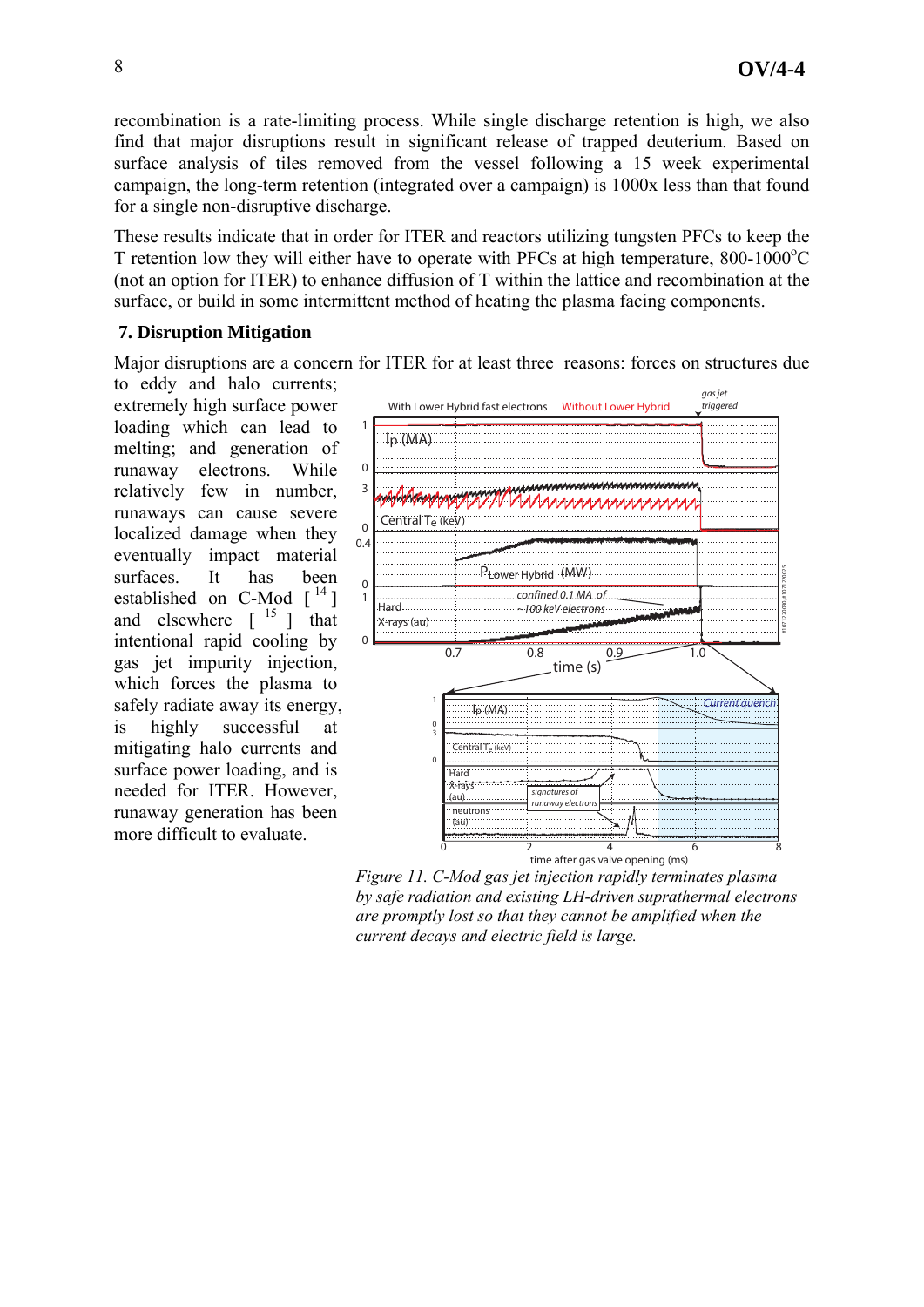Recent experiments and modeling on Alcator C-Mod indicate a possible solution to the problem: during the thermal quench, strong MHD modes grow large enough to cause the magnetic fields to become stochastic, in turn causing prompt loss of fast electrons, and suppressing runaway amplification. A key challenge to studying runaways is that no present device is as large as ITER (C-Mod is  $1/9<sup>th</sup>$  the size) and so the runaway amplification factors



*Figure 12. Cross-sections of C-Mod from NIMROD MHD modeling in gas jet termination. Bottom row: magnetic flux surfaces become increasingly disordered as the impurity radiation forces cooling. Top row shows 100 trace suprathermal (blue) electrons accelerating to become runaways, (red) and then being lost by exiting through the last closed flux surface (dashed lines).* 

are exponentially smaller. This shortcoming has been overcome in C-Mod by using the Lower Hybrid (LH) heating system to produce a target plasma where there is already a large population of hot electrons (not runaways), and then intentionally terminate the plasma with massive gas injection to examine the runaway formation as it would happen in ITER. Calculations show that if these electrons were confined, approximately half of the 1 MA plasma current will reside in a runaway electron "tail" during the thermal quench. Indeed C-Mod diagnostics (figure 11) show the electrons do run away, however the fast electrons are lost by transport in  $\leq 1$  ms, and are absent by the time of the current decay. The 3-D



*Figure 13: Comparison of radial electric field profiles in L and H-mode. The width of the H-mode well is about 3 mm.* 

NIMROD code, upgraded to include impurity radiation physics $[16]$  has been used to model fast electron confinement. Trace electrons were followed through the same 3-D code solution. Figure 12 shows that the original fast electrons from LH are indeed accelerated to multi MeV energy by the inductive increase in electric field during the thermal quench. Rapid growth of low-m coherent MHD causes B to become stochastic, and runaways are rapidly lost, in good agreement with experiment. These results strongly suggest that the same mechanism responsible for mitigation of radiated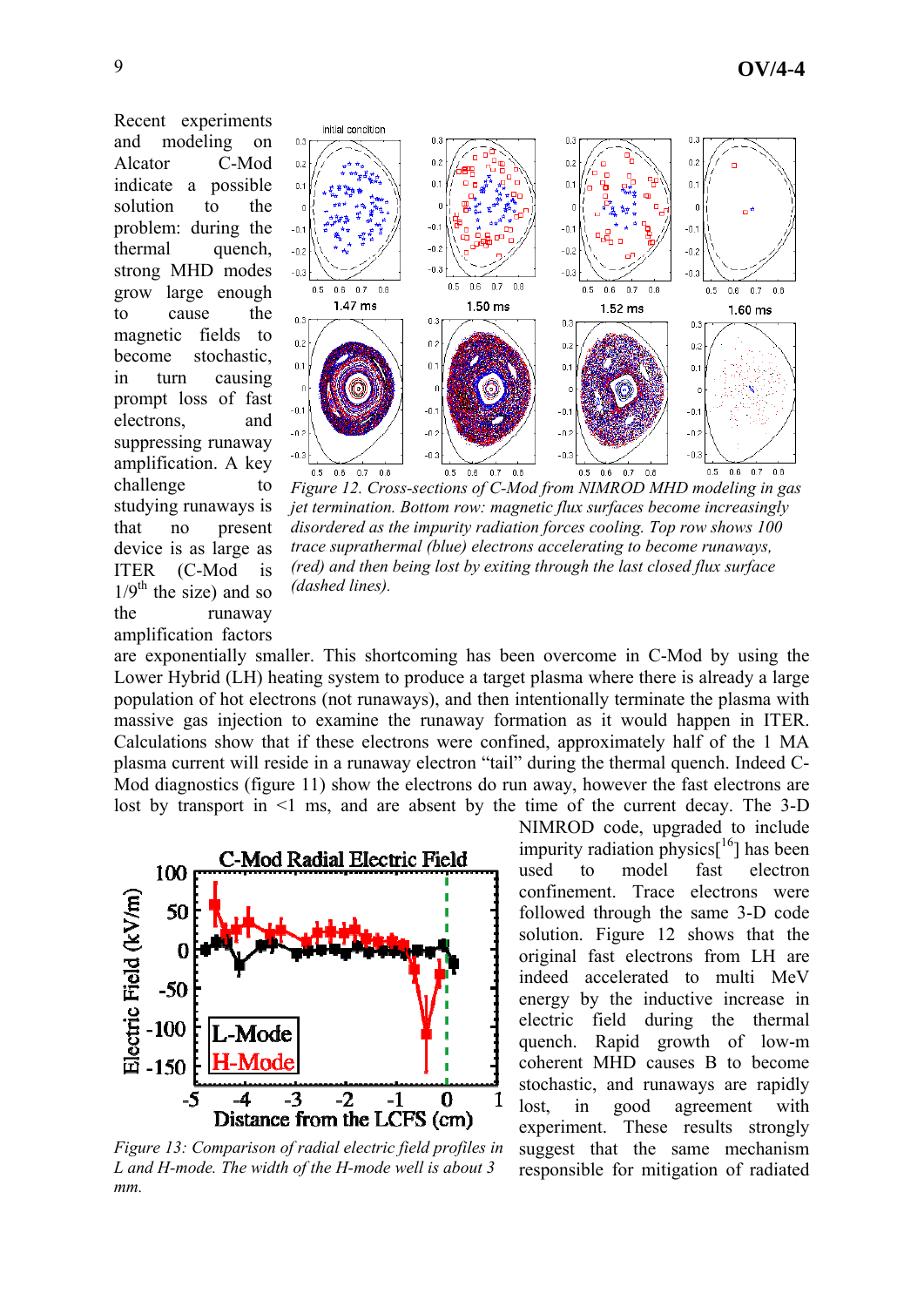power concentration and halo currents also suppresses runaways, a very encouraging result for ITER.

Another issue for ITER is the toroidal distribution of the radiation emitted from a mitigated disruption. Even modest peaking factors (peak/average  $\sim$  2) could cause localized melting of beryllium surfaces<sup>[17</sup>] in ITER. Alcator C-Mod has used fast, (100 kHz), AXUV diode arrays at multiple toroidal and poloidal locations to analyze the time and space evolution of radiation from a disruption induced by a mixed  $He/Ar$  gas jet $\lceil \sqrt[18]{2} \rceil$ . Prior to the thermal quench, a thin radiating layer localized to the gas-jet/plasma interface is shown to grow in time and expand around the plasma surface at approximately the neutral sound speed. At the same time, a toroidally symmetric feature on the emissivity profile is shown to propagate inward from the edge at  $\sim$ 1/5 the neutral sound speed. Both loss mechanisms are important in removing edge thermal energy. The radiation is highly asymmetric during the thermal quench, with brightness ratios of chords viewing towards and away from the gas jet varying from 0.3 to 3.0; however, integrated over the entire disruption event, the energy flux is shown to be uniform to within  $\sim$ 25 %.

#### **8. Pedestal ER and H-Mode Dynamics**

The installation of new edge diagnostics has enabled detailed calculations of radial electric field  $(E_r)$  in the C-Mod edge pedestal region. These measurements have shed new light into the connections between **E**x**B** shear suppression and H-mode confinement. Experiments were conducted to gain better control over H-mode densities, to explore new operating regimes, and to understand better the role that the edge pedestals play in these new operational spaces.

The radial electric field measurements made on C-Mod are qualitatively consistent with the idea that **E**x**B** shear is an essential piece of the H-mode puzzle. L-mode Er profiles are small in magnitude and relatively flat. In H-mode, however, the electric field at the edge becomes



*Figure 14. Er well depth increases with improved confinement.* 

sharply negative, creating a well-like structure and very strong **E**x**B** shear in the edge pedestal region (figure 13).

We track  $E_r$  evolution through H-modes in which there are significant changes to the quality of the plasma confinement, showing clear correlations. The depth of the Er well decays if H-mode confinement degrades due to increases in radiated power (figure 14). Recent experiments have focused on understanding the effect of magnetic topology on edge pedestal structure and, in turn, its effect on plasma confinement. Pedestal characteristics are found to be sensitive to magnetic topology; improved

H-mode confinement is obtained by operating near double-null. In these configurations plasmas with improved temperature but moderate density pedestals were obtained and maintained for many confinement times.

#### **9. Improved L-Mode**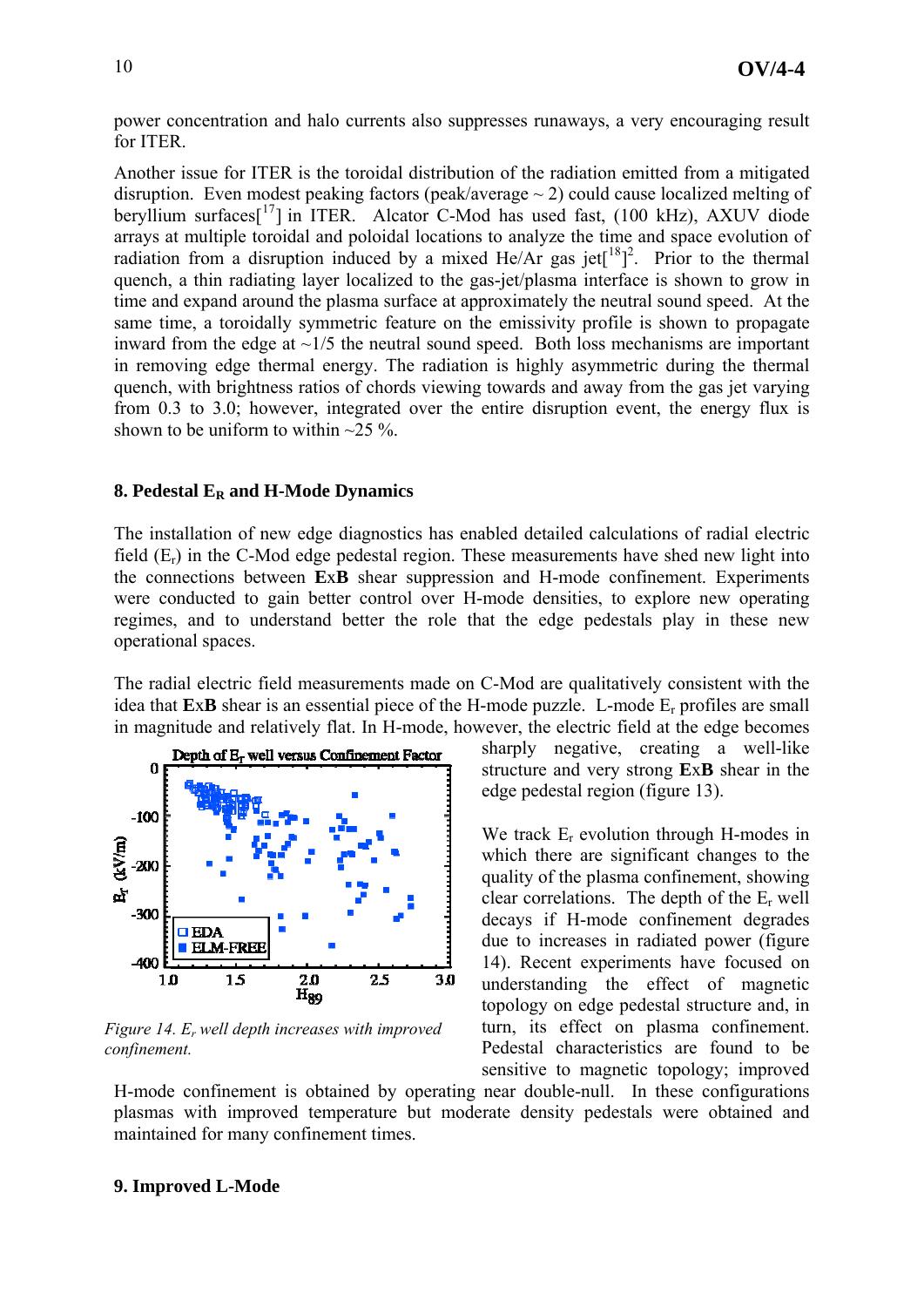It has long been observed that the threshold power for triggering the transition to H-mode is strongly affected by divertor topology; for the single-null configuration, changing the direction of the ion BX∇B drift can lower the threshold by as much as a factor of two (for ion drift toward the X-point compared to away from the X-point).  $\lceil \frac{19}{7} \rceil$  Previous experiments



*Figure 15. Time histories of plasma parameters for an improved L-mode discharge. For this upper single null divertor case, the ion drift direction is down, away from the active X-point. The H-mode threshold from the ITER scaling is 1.8 MW. Other parameters for this discharge: q95=2.9, triangularity=0.6.* 

plasma current (low safety factor), with strong shaping and high auxiliary heating power (ICRF). Time histories of plasma parameters from a typical discharge are shown in figure 15. The total input power during the ICRF heating is more than three times the H-mode threshold as predicted by the ITER scaling.  $\lceil^{23}\rceil$  In spite of this, the complete transition to H-mode, with the development of a strong density pedestal, is delayed by about  $4\tau_{E}$ . During this time, a strong temperature pedestal forms, and global confinement is  $1x\tau_{ITER-98-Y2}$ ; following ASDEX-U  $\lceil^{24}\rceil$  we refer to this phase of the discharge as an improved L-mode. During this phase, there is no edge particle barrier, eliminating any issues with impurity build-up and radiated power. Eventually the plasma enters an ELM-free H-mode phase, with the formation of a strong density pedestal, and rapid increase in core impurities. Edge temperature and density profiles are shown in figure 16 for three phases of the discharge (times of the profiles are shown as

on C-Mod have investigated the relationships among spontaneous rotation  $\left[ \begin{array}{cc} 20 \\ 1 \end{array} \right]$ , strong flows in the scrape-off-layer on open field lines toward the divertor<sup>[21</sup>], magnetic topology and the threshold. The SOL flows provide a boundary condition for the flows seen on closed field lines, and at least partially explain the zeroth order effect on the H-mode power and edge temperature threshold  $[$ <sup>22</sup>]. More recent C-Mod experiments have sought to exploit the increased threshold for transition to the traditional H-mode, with its associated fast formation of both temperature and density barriers at the plasma edge, by running in the unfavorable drift direction (away from the active X-point), at high



*Figure 16. Radial profiles of temperature and density, comparing ohmic L-mode, improved L-mode and H-mode.*